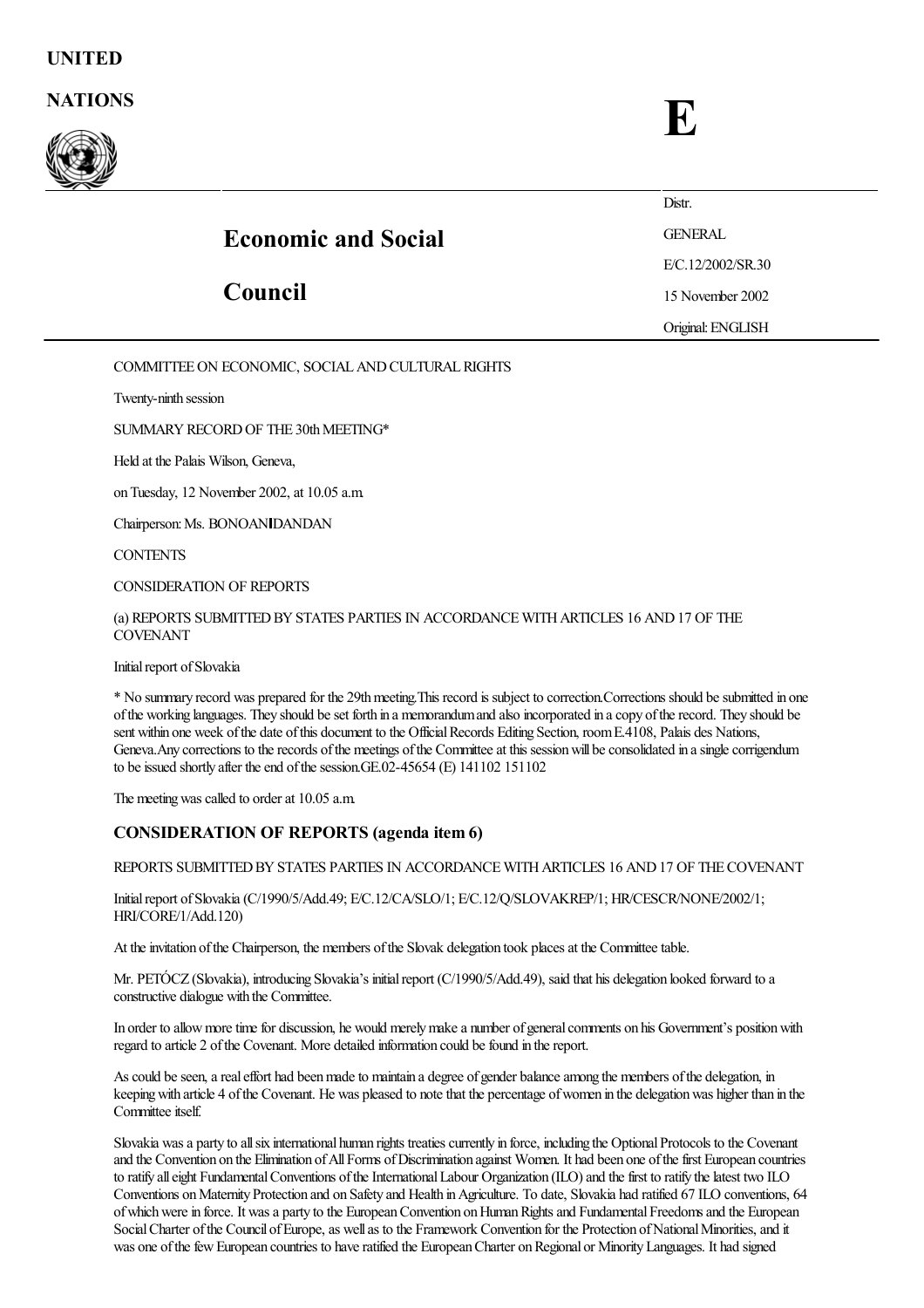Protocol 12 to the European Convention and was preparing to ratify it.

As part of the former Czechoslovakia, Slovakia had enjoyed a high level of certain economic, social and cultural rights, especially in the areas of social security, full employment, free access to education and health care, even before 1989. However, the way in which those rights, as well as a wide range of civil and political rights, had been implemented had been a function of the geopolitical and domestic political framework of that period.

The former Czechoslovakia had been active in providing assistance and aid to developing countries, although that too had been selective and politically and ideologically motivated. During the 10 years of transition of the economy, Slovakia had become a recipient of international assistance. With its accession to the Organisation for Economic Cooperation and Development (OECD), Slovakia had reformulated its development and humanitarian assistance strategy and, together with its three neighbours of the Visegrad Group, had becomeso-called emerging donorcountries. In the past three years, his Government had adopted a policy of increasing its official development assistance (ODA) to 0.125 per cent of GDP over the coming years. In 2001, Slovakia had ranked first among all Central and Eastern European countries in terms of voluntary contributions to UNHCR and first among Central European countries, as a proportion of the population, for the number of troops sent on United Nations peacekeeping missions.

Slovakia had retained parts of the former Czechoslovakia's extensive social security system. Given current economic and political circumstances and new challenges such as ageing, unemployment, migration and the deterioration of the situation of the Roma, however, that system had been - and would continue to be - subject to significant changes. Slovakia had faced political instability over the past 10 years and that had led to shifts in economic and social policy and had had an adverse impact on reforms.

In the general elections held in September, Slovakian citizens had voted for a continuation of the reformist government elected in 1998. Equally important, they had re-elected a government inwhich the HungarianCoalition Party, representing a nationalminority, was a stable and reliable partner. That political continuity improved the chances of carrying through the necessary social and economic reforms. In October, the European Commission had included Slovakia in the list of 10 candidate countries recommended for accession to the European Union in 2004. That showed the stepped-up pace of reforms, despite the delay of more than two years owing to political problems in the mid-1990s.

In submitting its initial report to the Committee, Slovakia had completed the first round of its reporting obligations under United Nations human rights treaties. In August 2003, it would begin the second round with its periodic report to the Human Rights Committee, which had already been submitted in accordance with the rules of that treaty body.

Paragraphs 1 to 10 of the list of issues

The CHAIRPERSON noted that Slovakia had submitted written replies (HR/CESCR/NONE/2002/1) to thelist ofissues.

Mr. RIEDEL said that, in its reply to question 2 asking whether the Covenant could be invoked in the internal legal order and what caselawhad been, Slovakia had cited a number ofjudicial decisions directly referring to that instrument. Heenquired what type of cases had been involved and howtheciting ofthe Covenant had affected the decision. Healso asked what information on the Covenant had been provided to judges and lawyers.

He would like more details on the problems in enforcing the act establishing the National Centre for Human Rights, to which reference had been made in the reply to question 3, as well as on the degree of independence of the National Centre. Was it part of a government department or was it freeto chooseits subjects? Healso asked what was done with its recommendationsand what progress had been made with the bill currently under consideration, which the reply also cited.

Mr. GRISSA said that the information on minorities provided by Slovakia in its reply to question 1 suggested that the minority populations had declined between 2000 and 2001. Heasked whether that had been dueto migration or to a higher mortality rate. The Committee had received many complaints of discrimination against the Romain employment,education and housing. Heasked the delegation to explain Slovakia's policy towards the Roma.

Mr. SADI said that he would like to know how relevant the Covenant was for Slovak policy makers. To what extent did Parliament take it into consideration when formulating policy related to economic, social and cultural matters? Did ministries which dealt with issues that fell under the Covenant take it into account?

He also asked to what extent the Covenant was of relevance in the process of negotiating aid packages from international institutions such as the World Bank or the International Monetary Fund.

Mr. CEAUSU said that he wished to know what factors impeded the implementation of the Covenant. He asked that question because the head of the Slovak delegation had referred in his introductory remarks to political instability in recent years which had impeded the reform process. To what extent had the period of transition to a market economy affected the implementation of the right to work, the right to health care and the financing of social programmes?

With regard to the reply to question 5, he asked for more information on how nonlgovernmental organizations (NGOs) had been involved in preparing the report. Had they made contributions in writing or taken part in oral consultations?

Mr. WIMER ZAMBRANO wondered whether any minority problems had developed in areas where Slovakia had new borders.

Mr. AHMED said that, as the Roma minority accounted for 10 per cent of the total population, its status should be of great concern to Slovakia. The gap between good intentions and actual improvement continued to be very large. Articles 33 and 34 of the Slovak Constitution were specifically devoted to the rights of minorities and ethnic groups, but little legislation had been produced in that area. There was a marked lack of anti-discrimination law in the fields of education, employment and housing. The concluding observations ofthe Committee on the Elimination ofRacialDiscrimination had cited decrees issued in two municipalities in Slovakia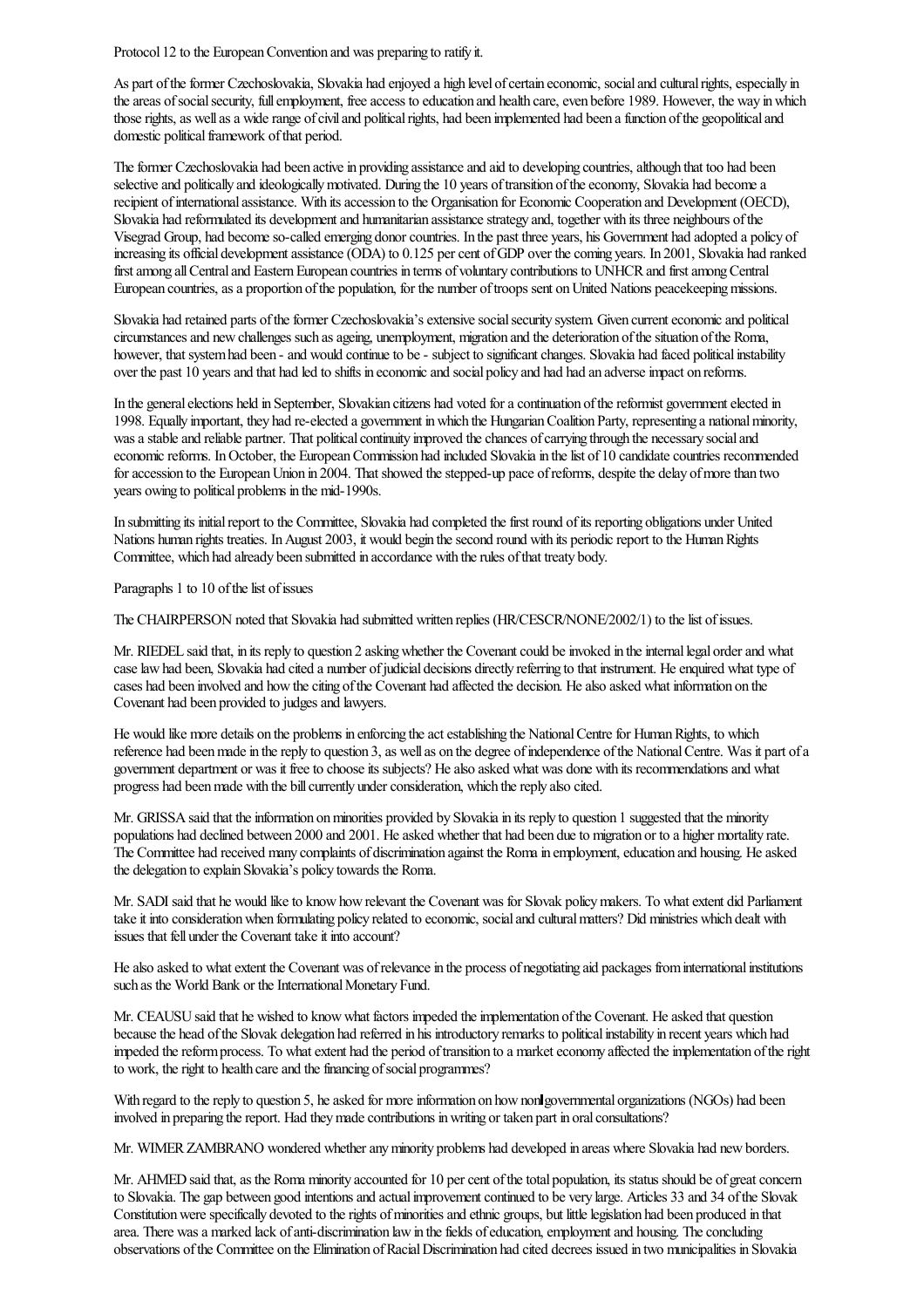banning Roma from their territory which had remained in force for some time before being rescinded. The European Romany Rights Centre had referred to explicitly anti-Romany statements made by a number ofSlovak politicians. Howweresuch deeply rooted discriminatory attitudes being tackled?

Mr. MARTYNOV asked whether the office of the ombudsman, created in March, had filed any complaints or undertaken any investigations ofalleged human rights violations. Had any cases involved discrimination against the Romacommunity?Ifso, what had been the outcome?

In the reply to question 7, it was stated that 30 million Slovak koruna had been allocated in 2001 for improving the situation of the Romany community. Had all those allocations been used and could the delegation inform the Committee how much that amount was in US dollars? What was the allocation for 2002?

Mr. MARCHAN ROMERO asked whether the rights set out in the Covenant could be directly invoked in the courts and, if so, whether any case law existed on that question and what decisions had been taken.

Ms. BARAHONA RIERA asked what prevention policies existed in respect of the treatment of women and children and whether resources had been allocated for prevention programmes.

Mr. HUNT noted that Slovakia had become an emerging donor country and that ODA stood at 0.125 per cent. Were the promotion and protection of human rights features of ODA policy?

In the Vienna Declaration and Plan of Action, it had been anticipated that States would draw up a national plan of action for human rights. Did Slovakia have such a plan of action?

With regard to Slovakia's reply to question 8, he asked whether equality between men and women had been achieved not only in law, but in practice. Referring to the observation byMr. Petóczthat the percentage ofwomen in the delegationwas higher than in the Committee itself, he wondered whether the Committee could conclude that Slovakia would actively work to ensure that women were equally represented in all United Nations treaty bodies in the future.

Mr. PETÓCZ (Slovakia), referring to the situation of the Roma minority, said he disagreed with any suggestion that there were deeply rooted discriminatory attitudes towards that population. He did not deny that there were serious problems, but the situation of minorities in Central Europe could not be compared with that of minorities in the Balkans. There had never been open clashes between ethnic groups in the recent history of Central Europe.

It was important to distinguish between two categories of minorities. The first category was that of 'historical' minorities, for which there were no substantial differences in culture, habits or way oflife. He had inmind the Slovak, Hungarian, Czech and other "historical" ethnic groups in Slovakia. The problem there was political and administrative in nature.

The case of the Roma was different, the problem being one of differing cultural traditions, which both sides must acknowledge and deal with. Since the Roma had been deemed a national minority, they were entitled, as other recognized minorities, to rights such as education in their own language, but the risk was that measures to that effect might be viewed as a form of segregation. The Government's main focus was on problems of social and living conditions; strategies were being developed in those fields, but were not easy to implement. With regard to census figures, it had been difficult to obtain reliable statistics for a number of reasons, including the seeming reluctance of some persons to be regarded as Roma.

The latest census showed that the figure for the Hungarian minority had declined by some 40,000, doubtless because of natural assimilation and emigration. The Statistical Office could be asked for more detailed information if the Committee so required. Figures relating to other national minorities remained fairly stable.

Mr. GURÁŇ (Slovakia) said that Slovakia had ratified the Convention on the Rights ofthe Child and the Convention on the Elimination of All Forms of Discrimination against Women and, in May 2002, had signed the respective Optional Protocols. It was seriously committed to implementing those instruments' provisions and taking measures to incorporate them into domestic legislation and raise public awareness of them. Other government measures included the recent adoption of a national plan of action for children, which would provide, inter alia, for monitoring by government agencies. Non-governmental organizations were widely involved in drafting such plans.

Ms. MIKLOVIČOVÁ(Slovakia) said that, with regard to the Roma, the Government's policy included support for specific programmes and projects aimed at incorporating the Roma into general society. The measures included the creation, in 1999, of the post of Plenipotentiary of the Government of the Slovak Republic for Roma Affairs, as well as the continuing development of a range ofmeasuresas part ofthe Government's strategy aimed at involving the Romain alleconomic, socialand culturalactivities. The need for an even more comprehensive approach to the Roma problem was recognized in the establishment of further major projects, involving the participation ofthe Romathemselvesand relating in particular to housing, unemploymentand socialintegration. The measures envisaged would include State support for municipal rented housing, the development of Roma settlements and the creation of a special office to promote contacts between the Roma and the majority population.

Article 12 of the Slovak Constitution banned all forms of discrimination. Further antill discrimination legislation, criminal and civil, was nevertheless being drafted. The Government wasalso promoting housing developmentmeasures, including a projectadministered by the Ministry of Construction and Regional Development and involving a system of credits and subsidies. The project would be funded from municipal and other sources, with direct support from the State budget, possibly up to 80 per cent of the property value. The most important aspect, however, would be to involve the Roma themselves, especially in the work of the municipalities, with the overall aim of their integration into society. In that connection, NGO inputs would feature largely in the work. Social workers, too, would share the task of developing everyday contacts between the Roma and government authorities.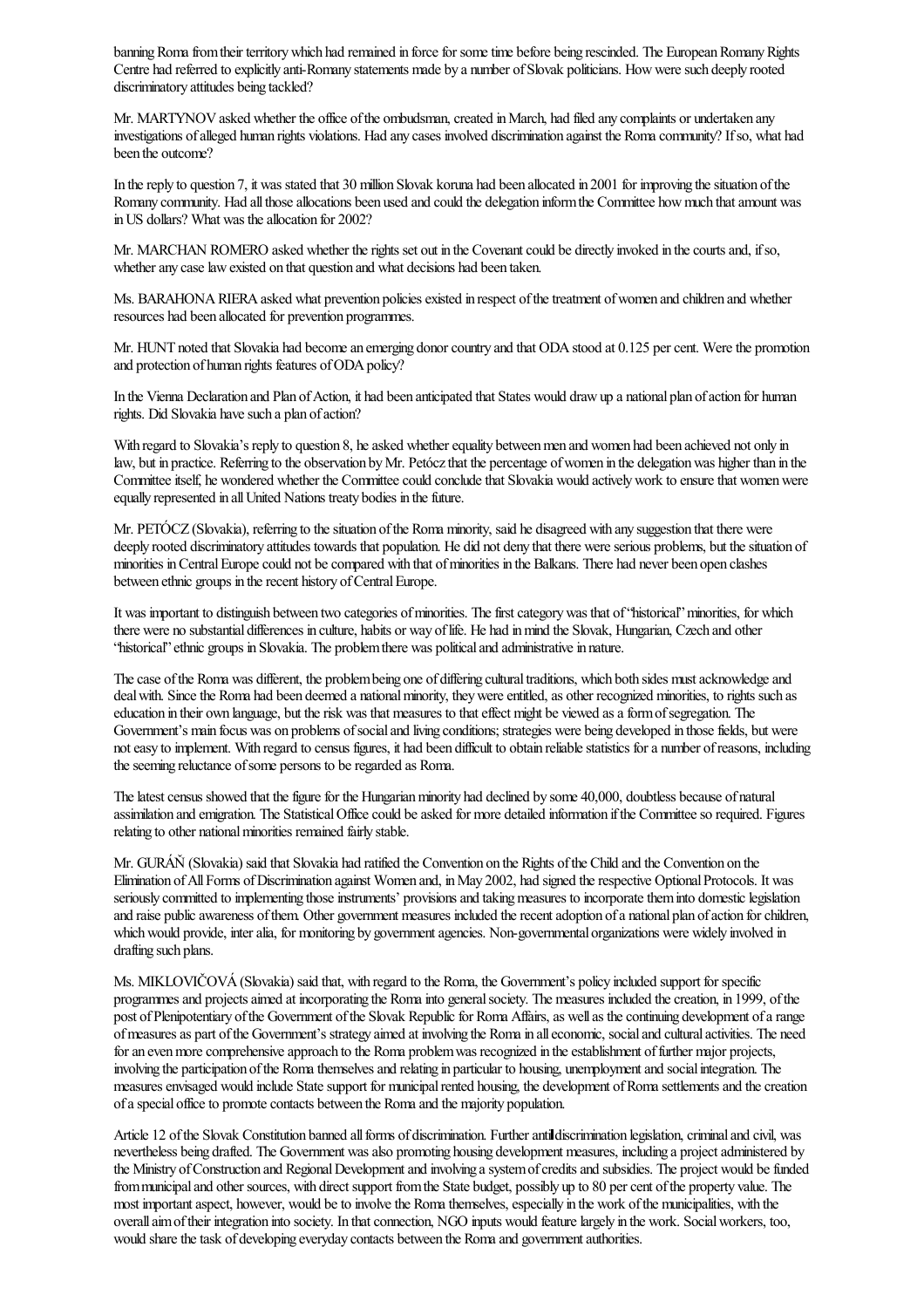The Government had already adopted a plan of action against racism, xenophobia and other forms of intolerance. A revision of the plan would, inter alia, involve NGOs, as well as government agencies. There was also the above-mentioned post of Plenipotentiary, whose office cooperated closely with NGOs, as well as a newly established cross-sectoral committee to serve as an advisory body to the Government and promote the exchange of information. In a declaration promulgated only the previous week, the Government had formally recognized the status of the Roma as a national minority, thus signifying its commitment to improving the economic infrastructure and social welfare of Roma communities.

Mr. OLEXA(Slovakia) said that preparations for the 2001 population census had been in conformitywith the Covenant's guidelines. For example, there had been an intensive public awareness campaign, especially among the national minorities, and census forms had been made available in all languages. The Roma population had previously been put at some 90,000 people, representing 1.7 per cent of the Slovak population. As a result, however, of a new methodology developed by the Statistical Office in collaboration with other government agencies, the figure could confidently be put at about 380,000, representing roughly 7 per cent of the national population. The StatisticalOffice wasalso preparing aforecast ofthe Roma population up to 2025.

Mr. MIKUŠ (Slovakia) said that his country shared borders with Austria, the Czech Republic, Hungary, Poland and Ukraine and had satisfactory mutual agreements with all those countries on matters such as cross-border travel for workers. The Slovak ethnic minorities in the border regions were "historic" minorities and the only problems encountered were the customary ones relating to criminalactivities in such regions.

The discriminatory decisions against the Roma taken by two particular municipalities, and reported by the European Centre for Roma, had been subsequently annulled by the State authorities. With regard to the funding of projects in favour of the Roma, the figure of 30 million Slovak koruna mentioned by Mr. Martynov was roughly equivalent, at current exchange rates, to US\$ 715,000.

Referring to the ill-treatment of women and children, he said that the Criminal Code was being amended, and new provisions introduced, to deal with violence against groups or individuals, including violence against a member of the family, such actions being punishable by two to eight years' imprisonment. The changes would also recognize new offences such as sex crimes, child abuse and child pornography and would replace certain general categories by more specific offences. As to implementation and enforcement, progress was being made in apprehending perpetrators in areas such as trafficking in women, although much more remained to be done.

Mrs. ILLKOVÁ (Slovakia) said that, following the revision of the Slovak Constitution in 2001, all international instruments ratified by Slovakia formed an integral part of the legislation, prevailed over domestic law and were directly applicable in the courts. Accordingly, regular training and awareness-raising courses were held for judges and other justice administration staff on human rights, including economic, social and cultural rights. The delegation's written replies contained information on five rulings by the Constitutional Court; if the Committee so desired, further up-to-date information could be requested on case law. The Covenant's provisions had been published in the Official Journal and were available to all, at the national and local levels.

The work of the Slovak National Centre for Human Rights included the organization of training and awareness-raising. Ways were being considered to enhance its standing and make it competent to monitor international treaty implementation and to develop public awareness campaigns, as well as to act as mediator and provide legal aid to victims in cases of the violation of any international human rights instruments to which Slovakia was a State party - all as part of the provisions of an antildiscrimination bill not yet approved by Parliament. The delegation was at the Committee's disposal for any further information. Slovakia was also in a position to provide information to the Committee on the Elimination of Racial Discrimination in response to its questions and comments.

Mr. VILINOVIČ (Slovakia) said that his Government was endeavouring to create policies that were socially, as well as economically, acceptable. The Covenant was cross sectoral and its provisions were relevant in all spheres, including that of environmental policies. Forexample, the NationalStrategy for Sustainable Development, which had been financed by the United Nations Development Programme (UNDP) and adopted by Parliament in 2001, took economic, social and cultural rights into account.

The CHAIRPERSON said that the delegation should indicate more precisely whether policy makers were aware of the provisions of the Covenant and the State party's obligations under the Covenant.

Mr. PETÓCZ (Slovakia) said that the Ombudsman's Office had been created several months previously. Since its establishment, it had received 1,278 communications, 138 of which had already been settled. The Office currently employed 30 people and it was hoped that the number would increase to 55 in the near future. It was impossible to indicate how many communications had been filed by members of the Roma population, as complaints were not registered according to the ethnic affiliation of the complainant.

Replying to a question about official development assistance (ODA), he said that the Ministry of Foreign Affairs was currently reviewing the country's ODA policy. In 2000, Slovakia's ODA contributions had been 0.0033 per cent of GNP (approximately 285 Slovak koruna) and the target was to reach 0.125 per cent in coming years. The Ministry of Foreign Affairs was seriously considering how to incorporate humanitarian aspects into future ODA projects.

Turning to the issue of gender imbalance, he regretted that Slovakia, like many Eastern European countries, was still a patriarchal society. However, while the percentage of women in managerial or high-level posts in Slovakia had reached a historical low - there were no female members of the Cabinet and the number of female members of Parliament was lower than it had been for a decade he did not consider that to be a sign of discrimination. Many different factors contributed to the low representation of women in public life; it was hoped, however, that the situation would improve in the future. One positive development was the recent establishment of a Parliamentary standing committee to address the issue of women's rights. Slovakia hoped to become a member of the Economic and Social Council at some time in the near future and would hopefully contribute to improved female representation within the United Nations system; however, its first priority was to become a member of the Security Council in 2006.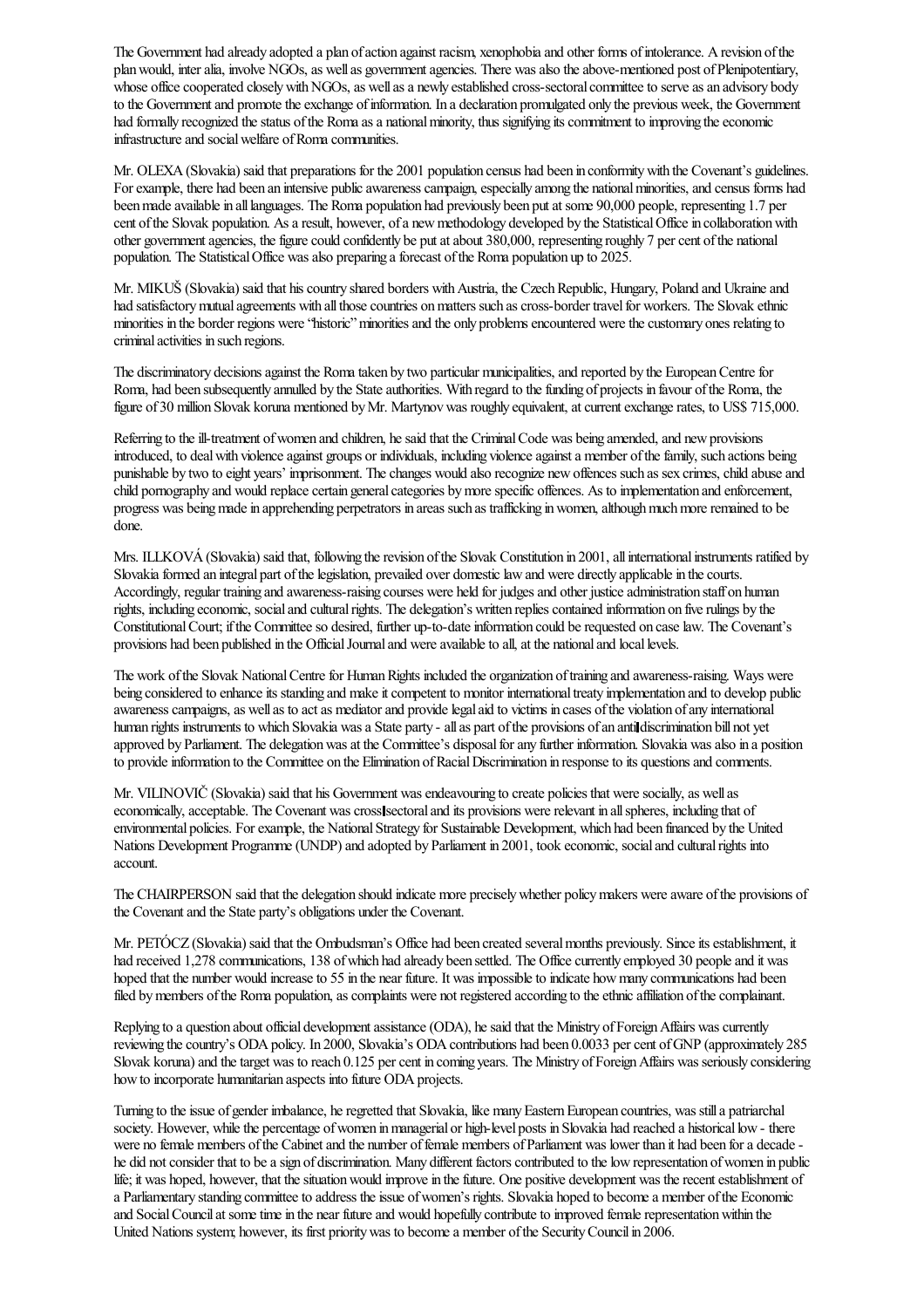Ms. SENČÁKOVÁ(Slovakia) said that it was difficult to providespecificinformation about individuals who had invoked the Covenant before the courts, given that the Covenant had been incorporated into domestic law. As to the issue of compensation, she said that, while no specific laws existed to provide compensation for violations of the Covenant, third-party liability legislation had been introduced that could be invoked if a court of law or any other public authority acted unlawfully and recent legislative amendments meant that victims of violent crime were provided with greater compensation. It was hoped that the Government would be able in future to introduce a system of restorative justice to ensure that victims could settle cases involving minor offences.

Mr. KOLOSOV said he would like to know whether there was any form of international cooperation between the Governments of the Czech Republic and Slovakia to address the problems caused by the large-scale migration of the Roma population between those two countries. He would also like to know how it was possible to collect data on the Roma population in view of the heavy migration flows. It would be interesting to learn whether the Roma received any budgetary allocations and whether such assistance was provided directly to the leaders of the Roma population, in kind or in real money. Was there a mechanism to ensure that the money was used to meet the needs of the Roma?

Mr. RIEDEL said that, in addition to the judicial decisions mentioned in the written replies, he would like further information about cases whereby the Covenant had been directly invoked before the courts and the outcome, so that the Committee could judge whether or not Slovakia could be used as an example of good practice, in terms of the domestic application of the rights provided for in the Covenant.

Mr. WIMER ZAMBRANO said that he would like to know how ethnic minorities were differentiated from national minorities. According to the official 1991 census, there were 380,000 Slovak Roma. However, a London-based minority rights group estimated the number to be between 480,000 and 500,000. What was the reason for the huge difference? The Committee needed to have accurate statistics at its disposal in order to be able to assess the real situation of the Roma minority.

Mr. SADI said that he would liketo knowto whatextent the Government had been successfulin implementing its policy to integrate the Roma population and whether it had met with any resistance from the Roma themselves. He took the view that the ultimate solution to the problems caused by the Roma population would be to integrate them fully into the mainstream population. He wondered whether the lack of specific information on cases in which the Covenant had been directly invoked suggested that the Covenant was not given sufficient emphasis in Slovakia.

Mr. HUNT said that the Vienna Declaration and Plan of Action had anticipated that States parties would prepare a national plan of action. He would like to know whether the Government had prepared a national plan of action and, if not, whether it intended to do so.

Mr. MIKUŠ (Slovakia) said there was an intergovernmental agreement between the Czech Republic and Slovak Republic allowing citizens to travel between the two countries without a passport. An identification card was all that was needed. The flow of financial resources from the Government to the Roma population took the form of both money and benefits. Unfortunately, the Government and NGOs had become aware that illegal moneyllending had become a crucial problem in many Roma communities. Loan sharks were lending money at very high interest rates and keeping identification cards as security.

Replying to a question on measures to combat the ill-treatment of the Roma, he said that the Ministry of the Interior had established a special committee to address racially motivated problems, comprising members from various government departments and NGOs, as well as a member from the Attorney-General's Office. The committee had visited the eastern part of the country in early 2002 to investigate suspected criminal activities and the information it had collected would be passed on to the relevant law enforcement agencies.

Ms. SENČÁKOVÁ (Slovakia) said that information could not be provided about specific cases in which the Covenant had been invoked directly because all legislation had to be in conformity with the international instruments to which Slovakia was a party.

Mr. OLEXA (Slovakia) said that about 2,000 people had emigrated from Slovakia in 2001 and approximately the same number of people had immigrated. Therefore, the migration flows were low and well balanced. The migrants came from all sections of the population, not only from among the Roma. In fact, the number of Roma migrating between Slovakia and the Czech Republic was negligible.

Regarding the differences in the estimated number of Roma in Slovakia, he said that the Government had conducted a widespread campaign to ensure that the census would be as accurate as possible and had calculated the figure on the basis of various criteria, taking into account the past figures and the birth rate. The figure of 380,000 was generally accepted in Slovakia as being accurate and objective. Any statistics provided by other sources were of a subjective nature.

Mr. PETÓCZ (Slovakia) pointed out that, according to the Slovak Constitution, each individual had the right to choose to which national group she or he wished to belong and no one was forced to professadherenceto any particular group.

Ms. MIKLOVIČOVÁ (Slovakia) said that Slovakia and the Czech Republic experienced similar problems with regard to the Roma and a group of experts composed of specialists from both countries had therefore been established to find a solution. So far, there had been a positive mutual exchange.

Some 50 million Slovak koruna had been allocated in 2002 to the Roma population. However, the Romareceived funds fromother sources as well, including the European Union pre-accession funds. The funds were used primarily to subsidize specific projects and were closely monitored at all levels. The Ministry of Finance was initially responsible for deciding who was eligible to receive such grants and a special committee had been established to distribute funds down to the local level.

Mr. PETÓCZ (Slovakia) said that, although the Government had adopted a number of partial action plans based on the Durban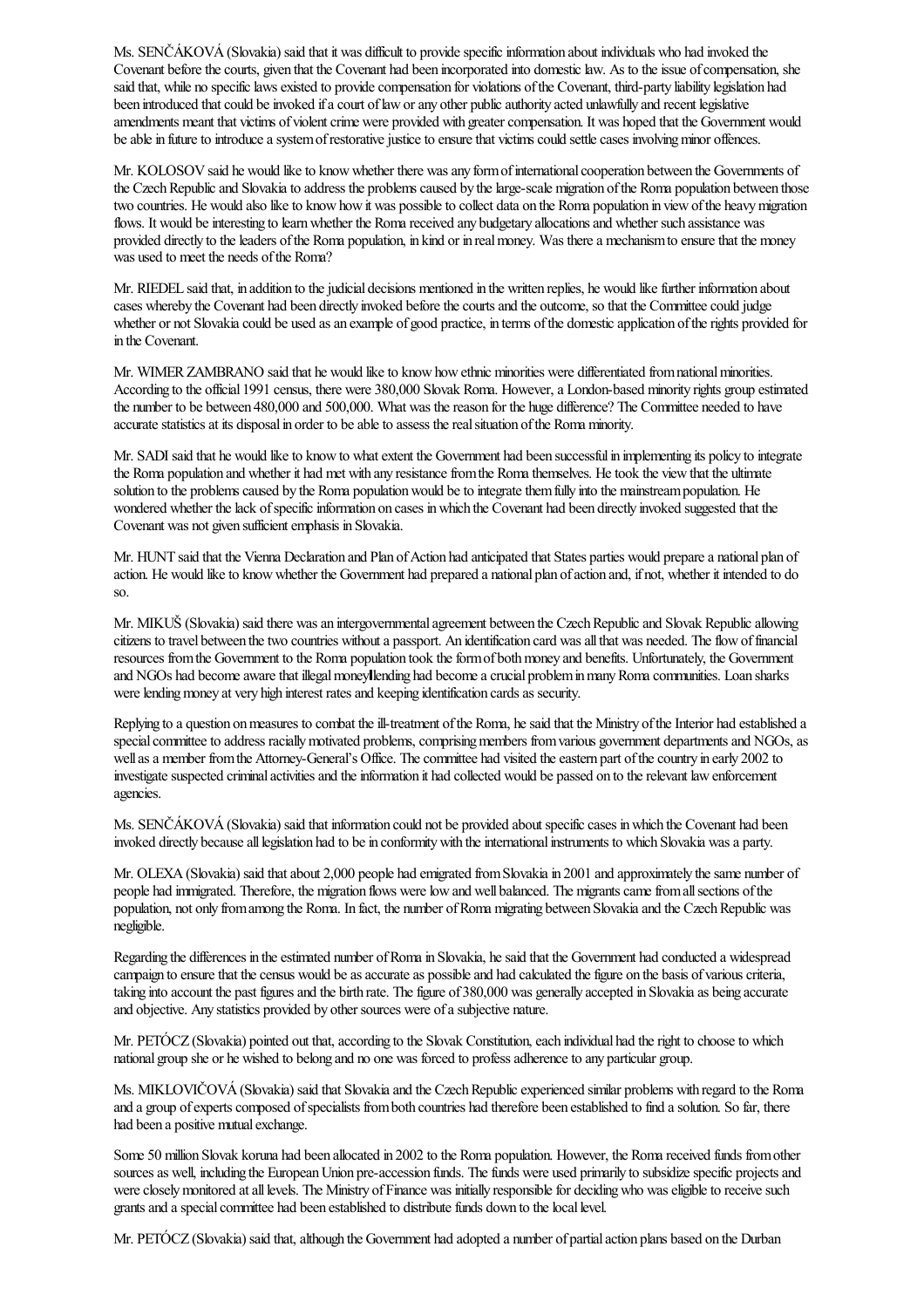Declaration and Plan of Action and other international agreements, it had not yet produced a specific plan in response to the Vienna Declaration and Plan of Action. Such a plan was still under consideration. Replying to a question about the practical measures taken by the Government to address deep-rooted attitudes towards minority groups, hesaid that thefocus would be on providing human rights education, a crucial area where much remained to be done. In his view, it was also important that the Government should give positive examples of its own. The fact that a political party representing a minority group formed a stable part of the Government for the second time running was thus the best way to illustrate how the Government at the top level could set a good example to the lower levels of administration or society in general.

Mr. NIEPEL (Slovakia) said that the Ombudsman was responsible for preparing a twice yearly report on the basis of his observations. His first report was due in December 2002. A summary of the report could be provided to the Committee in writing. He pointed out that the Slovak National Centre for Human Rights had received no budgetary funding since 1996.

## Paragraphs 11 to 20 of the list of issues

Mr. TEXIER asked what the current unemployment rate in Slovakia was and noted that long-term unemployment was a matter of significant concern in that country. He would also like to know whether, and in what ways, the Government's efforts to reduce unemployment diminished the rights of workers. The Committee would welcome more information on the National Labour Office and on the provision of State subsidies.

The report stated that the minimum wage was set by law and regularly reviewed; it would be useful to know the role of collective bargaining in setting the minimum wage and whether that wage allowed workers and their families to live in decent conditions. The Slovak Government had announced its intention to ratify International Labour Organization Convention No. 81 on labour inspection. He would like to know what role that instrument would play, what powers it would provide and whether the National Labour Inspectorate would be empowered to find physical conditions in workplaces unsatisfactory or dangerous and, if so, whether it could close down a workplace until such time as the conditions of work met certain standards.

He also wondered whether there continued to be significant differences between the salaries of men and women and whether women had access to higher paying positions both in the public and private sectors.

The report indicated that the right to strike was protected by the Constitution and regulated by law. Since, however, according to paragraph 51, strikes could be declared illegal on many grounds, he wondered whether that right was adequately protected. Clarifications would be welcome.

Lastly, he would like to know what the retirement policy was, what measures were taken to ensure that Slovak workers were provided with adequate funds for their retirement and whether the pension system was largely a contribution scheme, a benefit scheme or a combination of both.

Mr. MARTYNOV, noting that the report did not provide aggregated data on social protection which would allow the Committee to assess trends, requested the Government to provide such information in the next report. With reference to the reply to question 18 of the list of issues, he inquired why the unemployment benefit paid amounted to 50 per cent of the basis for the unemployment benefit. That reply also indicated that the maximum amount of the employment benefit was 1.5 multiplied by the subsistence level: it would be useful to know what the average amount paid and what the minimum amount paid were. In addition, he would like to know what benefits were provided after unemployment benefits expired and how such benefits related to the cost of living, what the relationship was between retirement benefits and the cost of living, whether agricultural workers benefited from retirement schemes and how their retirement schemes related to the cost of living.

It would also be usefulto knowwhether the Government intended to ratify ILO Conventions Nos. 117 and 118 in the near future and, if not, what its reasons were.

Although paragraph 63 of the report indicated that women could receive maternity benefits in lieu of wages, paragraph 57 stated that women without sickness insurance were not entitled to such benefits as financial assistance for maternity. He would welcome clarifications in that regard.

Slovakia was soon to become a member of the European Union, a change which would have a negative effect on certain economic sectors. In that regard, he asked how the Government assessed the impact of that transition on the well-being of persons employed in those sectors.

Mr. CEAUSU, noting that some employers set age limits for eligibility for certain benefits, a practice which violated article 2 of the Covenant, asked whether the Government intended to prohibit such discrimination. More information would be welcome on the increase in the unemployment rate. He would like to know whether the Government was taking measures to halt that trend, to create new employment opportunities and to assist young graduates in obtaining work.

The report stated that the Constitution guaranteed equal treatment for men and women; more information on the de facto situation would be welcome, particularly on whether women were paid as much as men. He would also like to know why there were several entities responsible for labour inspections.

The replies to question 15 of the list of issues indicated that investigations were under way of two assaults against trade union leaders. Since more than two years had elapsed since those events, surely the investigations had yielded some results.

The reply to question 19 indicated that persons in material need were eligible for social assistance amounting to one hot meal daily, basic clothing and shelter. Clarifications on whether that meant that destitute persons were provided with hot meals in shelters would be welcome.